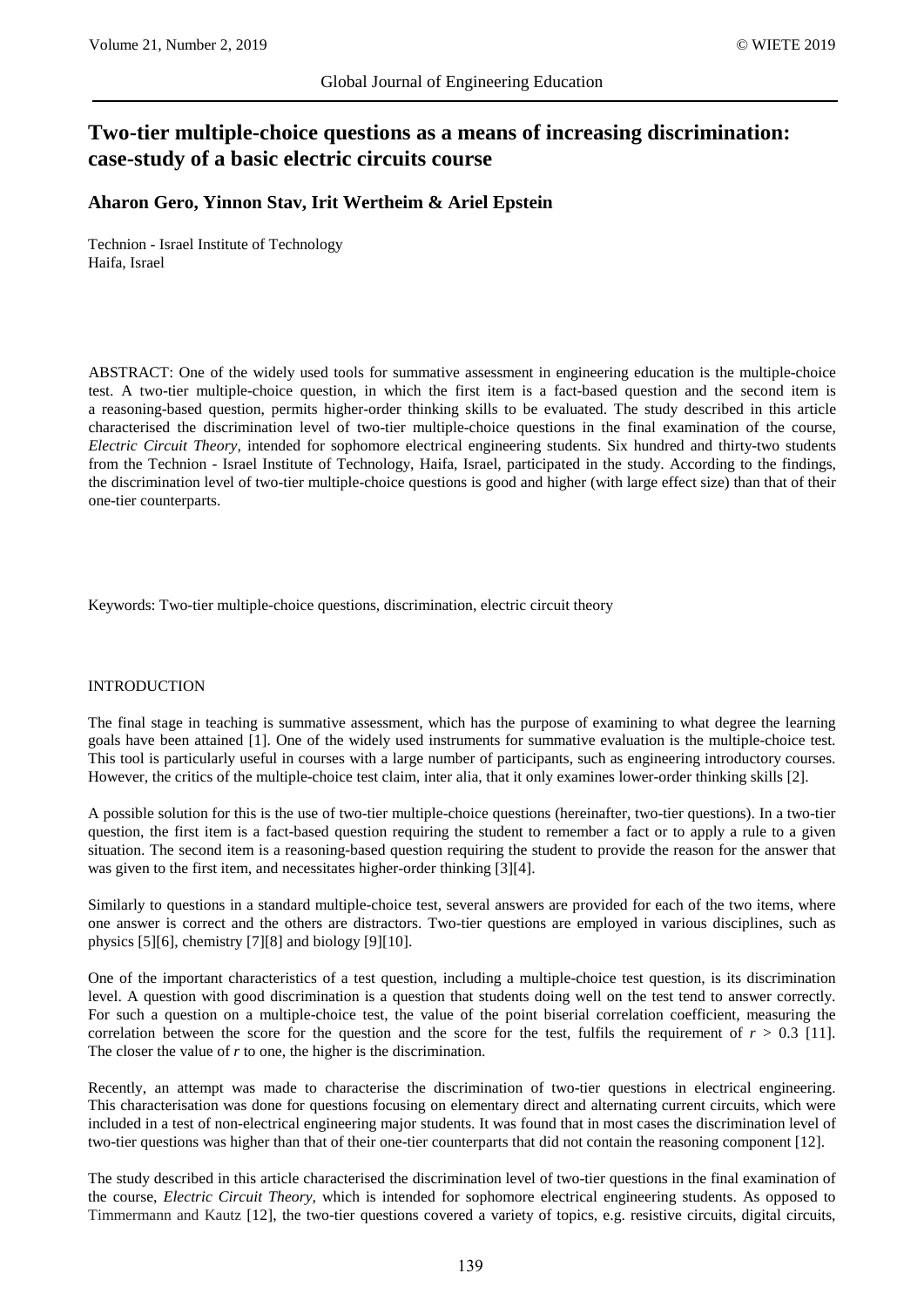frequency domain analysis and time domain transients. Additionally, the current study used a reference (control) group alongside the experimental group, which reinforced the validity of its findings.

The article is organised as follows: first the *Electric Circuit Theory* course is reviewed, followed by the research goal and methodology; finally, the analysis of the findings, and conclusions.

#### THE COURSE, *ELECTRIC CIRCUIT THEORY*

*Electric Circuit Theory* is a mandatory course for sophomore electrical engineering students at the Technion - Israel Institute of Technology. The course, which has been described extensively by Gero et al [13][14], has the purpose of providing the students with knowledge and skills in resistive circuit analysis, time domain transients, frequency domain analysis, capacitive and inductive coupling, digital circuits and operational amplifier-based circuits. Such knowledge and skills are aimed at serving the students in further courses in general, and particularly in those focusing on electronic devices and on analogue and digital circuits.

The course provides four credit points and extends over 13 weeks, with three hours of lectures and two hours of tutorials every week. The teaching method in all of these sessions is front facing. The course grade is determined on the basis of a final examination (76%) and home exercises submitted throughout the semester (24%). The course is based mainly on the textbook, Foundations of Analog and Digital Electronic Circuits [15].

#### RESEARCH GOAL AND METHODOLOGY

The aim of the study was to characterise the discrimination level of two-tier questions and compare it to that of their one-tier counterparts.

Six hundred and thirty-two students who took the course, *Electric Circuit Theory,* between 2017 and 2019 participated in the study. Of these students, 362 comprised the experimental group. This group attended the winter 2018/2019 course, in which the final examination was a multiple-choice test (one correct answer and four distractors). The test consisted of five two-tier questions alongside 12 one-tier questions. The one-tier questions focused on applying a rule or principle to a given circuit, through calculation. The two-tier questions required reasoning, in addition to the calculation. A two-tier question was scored as correct only if both items were correct. Each of the 17 questions was worth the same number of points.

The remaining 270 students comprised the reference group. This group attended the winter 2017/2018 course, in which the final examination was a multiple-choice test (one correct answer and four distractors). The test was comprised of 20 one-tier questions covering the application of a rule or principle to a given circuit, through calculation. All of the questions were assigned the same number of points.

Both groups were taught the same curriculum by the same experienced course faculty members. The characteristics of the students in both groups were similar. The two final examinations were written by the same course faculty members, and were validated by two engineering education experts. Each of the tests lasted three hours, and the students were permitted to use a calculator and a formula sheet that was attached to the test form. The students were informed in advance of the test structure.

Each of the five two-tier questions (winter 2018/2019) focused on a similar circuit to one that had been covered by a particular one-tier question (winter 2017/2018), and was of a similar level of difficulty. It should be noted that these one-tier questions were selected, so as to represent a wide variety of topics covered on the course. Additionally, the discrimination level (point biserial correlation coefficient *r*) of each one-tier question selected was good ( $r > 0.300$ ). This fact ensured that the one-tier questions selected were not problematic in the first place.

Table 1 shows the topic and the discrimination level of each of the one-tier questions (reference group) that served as the basis for the two-tier questions (experimental group). An example of a one-tier question and a two-tier question is provided in Figure 1 and Figure 2, respectively.

| No. | Topic                     | $r_{1T^*}$ |
|-----|---------------------------|------------|
|     | Resistive circuits        | 0.349      |
|     | Digital circuits          | 0.376      |
|     | Time domain transients    | 0.393      |
|     | Frequency domain analysis | 0.324      |
|     | Inductive coupling        | 0.380      |

Table 1: One-tier questions (reference group) - topic and discrimination level.

\*Discrimination level: one-tier questions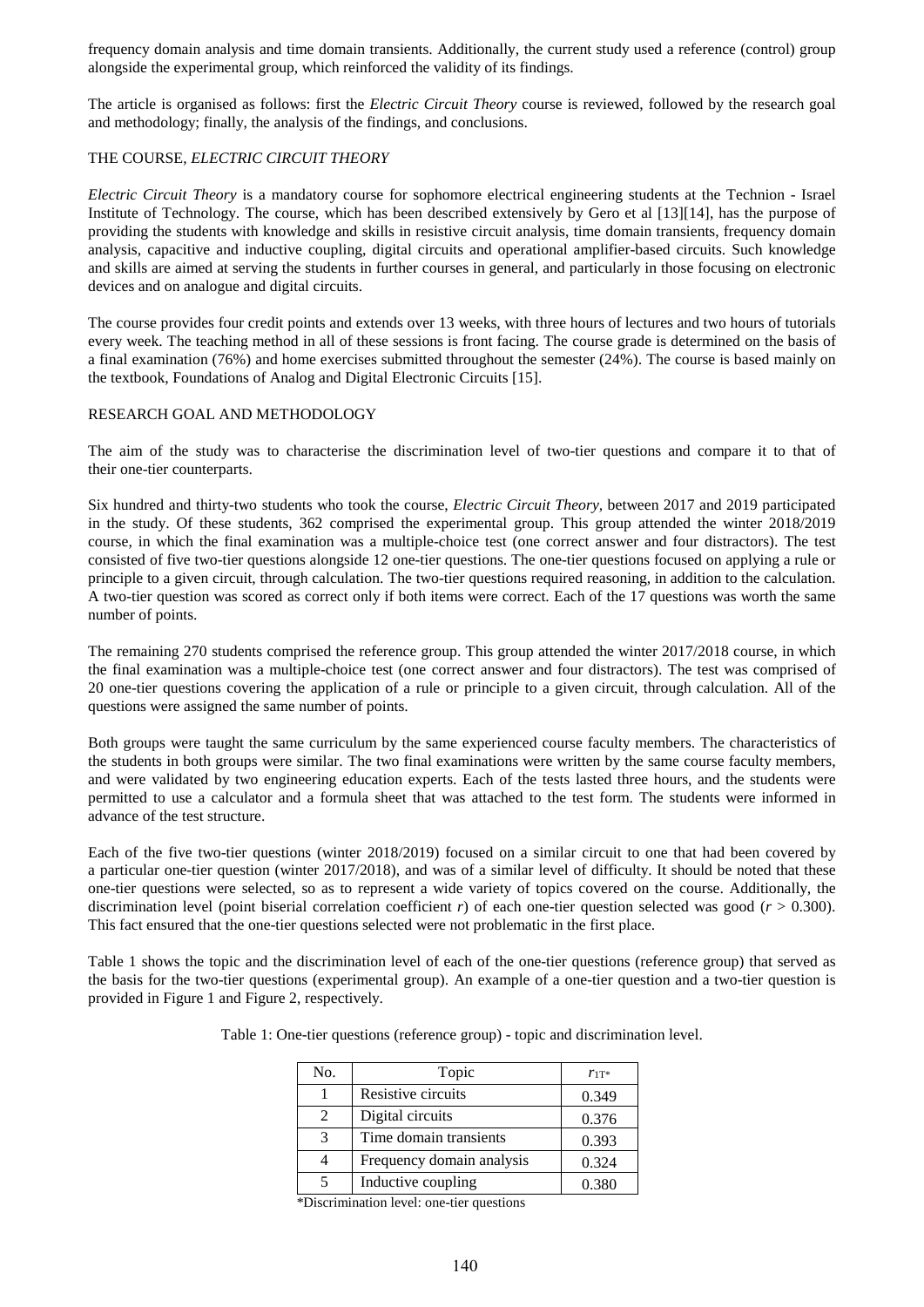On the first stage of the analysis, the reference group was ignored and the focus was on the experimental group only, as was the case outlined by Timmermann and Kautz [12]. The authors compared the discrimination level (point biserial correlation coefficient) of a two-tier question to the discrimination level of the first item of that same question. In other words, first they took into account both parts of the two-tier question (calculation and reasoning), and then they considered the first component only (calculation) and treated it as a quasi one-tier question. In the second stage of the analysis, they compared the discrimination level of a two-tier question (experimental group) to the discrimination level of its one-tier counterpart (reference group).

In the circuit described below, an ideal transformer is used in order to transfer maximum output power to the load resistor marked as RL. The input voltage source is:  $v_S(t) = 120 \cos(\omega t)$  [V]. The resistors' values are provided, as well as the impedance of the reactive components at the angular frequency at which the source operates. What is the turns ratio required for maximum power transfer to the load? A.  $N_1: N_2 = 4$ **B.** N<sub>2</sub>:  $N_1 = 4$  $\mathbb{R}^*$ ار  $R_1$ 48 [Ω]  $N_1 : N_2$  $\overline{+}$  jwL j32 [ $\Omega$ ]  $1 / j\omega$ C  $-j2$  [ $\Omega$ ]  $R_{\rm L}$  $3$  [ $\Omega$ ]  $V_{\rm S} = 120$  [V] *~*

C.  $N_1: N_2 = 1$ D.  $N_1: N_2 = 16$ E.  $N_2: N_1 = 16$ 

Figure 1: One-tier question (reference group - question 5).

## FINDINGS

Table 2 displays - for the experimental group - the discrimination level of two-tier questions and the discrimination level of the first item of the same questions (quasi one-tier questions).

Table 2: Two-tier questions and quasi one-tier questions (experimental group) - discrimination level.

| No.                   | $r_{2T^*}$ | $r_{q1T^{**}}$ |
|-----------------------|------------|----------------|
|                       | 0.471      | 0.303          |
| $\mathcal{D}_{\cdot}$ | 0.592      | 0.465          |
| 3                     | 0.520      | 0.359          |
|                       | 0.636      | 0.497          |
|                       | 0.435      | 0.178          |

\*Discrimination level: two-tier questions \*\*Discrimination level: quasi one-tier questions

The table shows that the discrimination level of each two-tier question is good  $(r > 0.300)$ . It can also be seen that the discrimination level of each two-tier question is higher than that of the quasi one-tier question derived from it. The difference between the discrimination levels ( $M = 0.170$ ;  $SD = 0.051$ ) is characterised by a very large effect size ( $d = 3.334$ ).

Table 3: Two-tier questions (experimental group) and one-tier questions (reference group) - discrimination level.

| No.                         | $r_{2T}$ | $r_{1T}$ |
|-----------------------------|----------|----------|
|                             | 0.471    | 0.349    |
| $\mathcal{D}_{\mathcal{L}}$ | 0.592    | 0.376    |
| 3                           | 0.520    | 0.393    |
|                             | 0.636    | 0.324    |
| $\overline{\mathcal{L}}$    | 0.435    | 0.380    |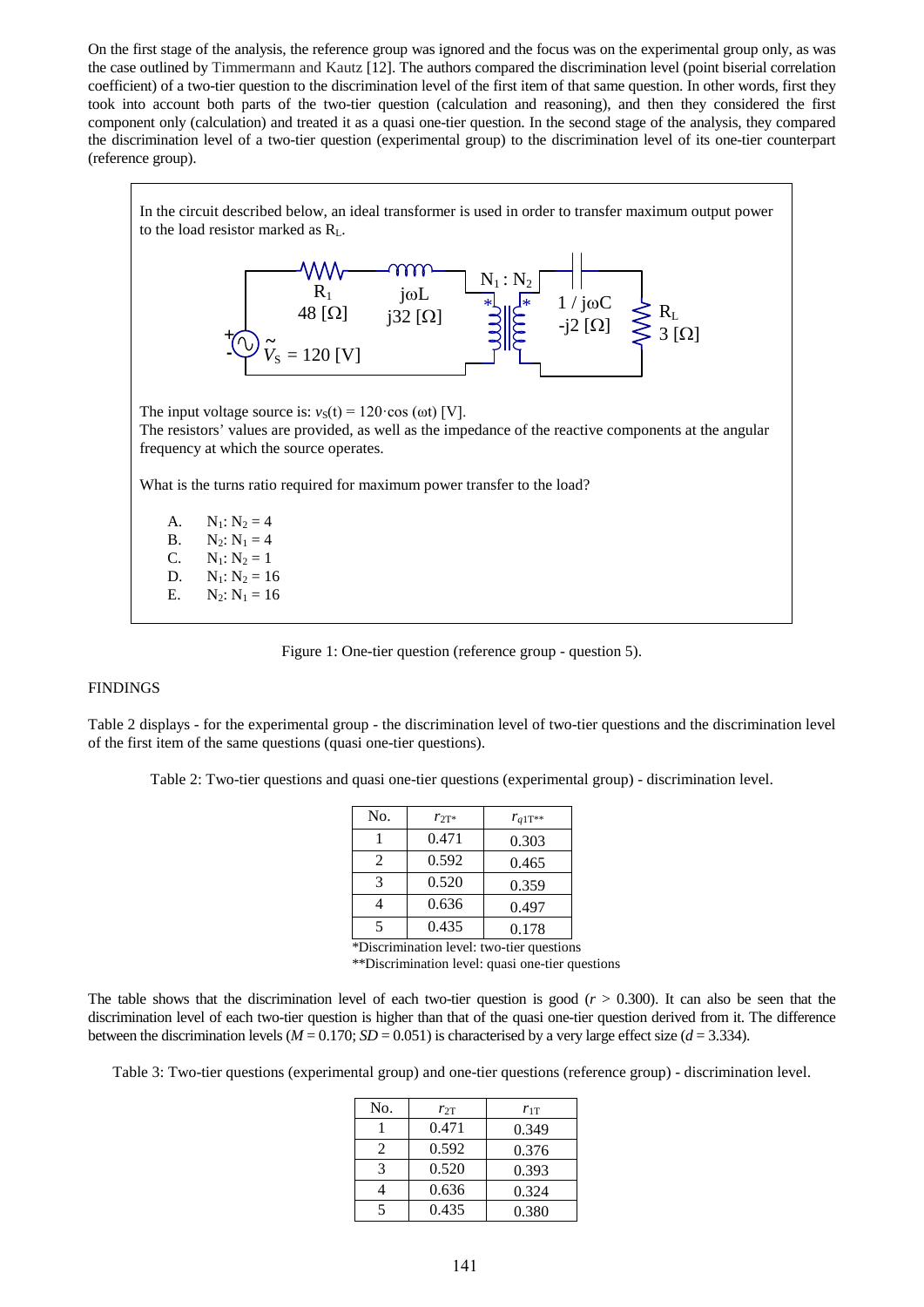As it is possible that in answering the first item of the question, students were influenced by the answers provided on the reasoning item, the above difference could be biased. Therefore, in order to obtain a better estimation, Table 3 shows the comparison of the discrimination level of two-tier questions (experimental group) with the discrimination level of the one-tier counterparts (reference group).

It can be seen that also here, the discrimination level of each two-tier question is higher than that of the one-tier counterpart. The difference between the discrimination levels ( $M = 0.167$ ;  $SD = 0.100$ ) is characterised by a large effect size  $(d = 1.670)$  that is smaller as compared to the effect size obtained by the former method.



- C. As the circuit is supplied by a current source, transformation is unnecessary to transfer maximum power to the load.
- D. As the RLC series circuit on the load side is in resonance, the condition for transferring maximum power to the load is the same as that obtained for a DC source connected in place of  $i<sub>S</sub>(t)$ .
- E. The condition for transferring maximum power to the load is the same for a practical current source and a practical voltage source equivalent to each other.

#### Figure 2: Two-tier question (experimental group - question 5).

## DISCUSSION AND CONCLUSIONS

Based on the findings, the discrimination level of two-tier questions is good, regardless of the topic of the question. Furthermore, the discrimination level of each two-tier question is higher than that of the one-tier counterpart, and the difference between them is characterised by a large effect size.

This result matches in part the findings reported by Timmermann and Kautz, according to which in most cases the discrimination of two-tier questions was higher than that of the one-tier counterparts that did not contain the reasoning component [12]. However, it should be kept in mind that Timmermann and Kautz did not use a reference group and their findings could be biased [12].

This study has two main limitations:

1. the number of two-tier questions was relatively small;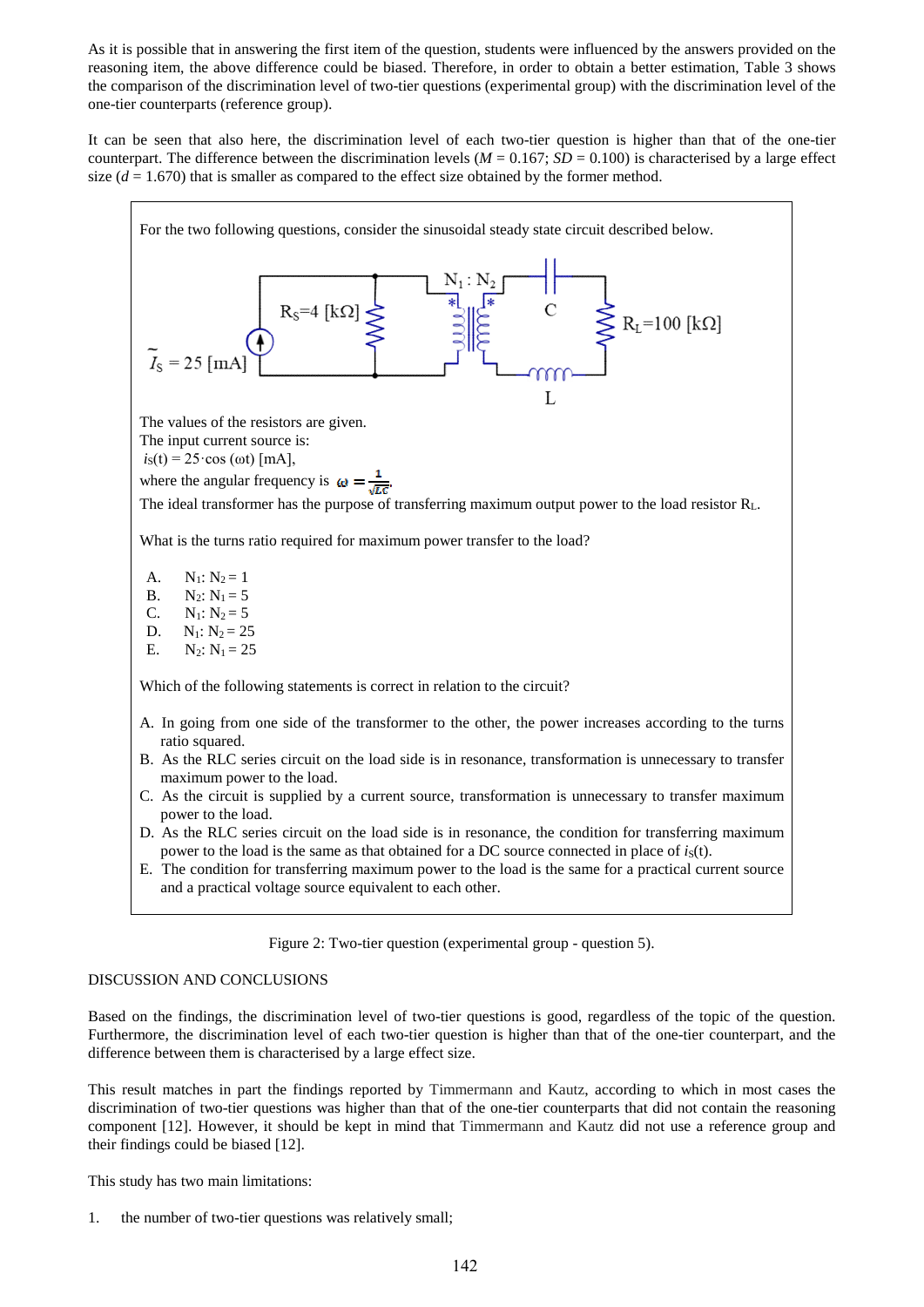2. some of the students in the experimental group could have been exposed to the relevant one-tier questions on the test given to the reference group (which was conducted a year earlier).

As to the first limitation, it should be noted that it is very difficult to create a test that is only comprised of two-tier questions. To reduce the possible learning effect mentioned as the second limitation, each two-tier question was based on a similar circuit and was of a similar degree of difficulty as its one-tier counterpart, but was not identical.

The advantage of two-tier questions over one-tier questions is added, as far as improving the discrimination level, to other advantages mentioned in the literature (and not addressed in this article), such as the possibility of identifying and monitoring students' misconceptions [16][17]. The authors believe these advantages justify applying two-tier questions in engineering education, in spite of the considerable effort involved in creating them.

## **REFERENCES**

- 1. Knight, P.T., Summative assessment in higher education: practices in disarray. *Studies in Higher Educ.*, 27, **3**, 275- 286 (2002).
- 2. Biggs, J., Enhancing teaching through constructive alignment. *Higher Educ.*, 32, **3**, 347-364 (1996).
- 3. Habeshaw, S., Gibbs, G. and Habeshaw, T., *53 Interesting Ways to Assess Your Students.* The Cromwell Press (1995).
- 4. Williams, J.B., Assertion‐reason multiple‐choice testing as a tool for deep learning: a qualitative analysis. *Assess. and Eval. in Higher Educ*., 31, **3**, 287-301 (2006).
- 5. Kamcharean, C. and Wattanakasiwich, P.A., Two-tier multiple choice questions to diagnose thermodynamic misconception of Thai and Laos students. *Proc. 12th Asia Pacific Phys. Conf.,* 017008 (2014).
- 6. Kanli, U., Using a two-tier test to analyse students' and teachers' alternative concepts in astronomy. *Sci. Educ. Inter.*, 26*,* **2**, 148-165 (2015).
- 7. Chandrasegaran, A.L., Treagust, D.F. and Mocerino, M., The development of a two-tier multiple-choice diagnostic instrument for evaluating secondary school students' ability to describe and explain chemical reactions using multiple levels of representation. *Chem. Educ. Res. and Practice*, 8*,* **3**, 293-307 (2007).
- 8. Cengiz, T.Y.Z., Development of two-tier diagnostic instrument and assess students' understanding in chemistry. *Sci. Res. and Essays*, 4*,* **6**, 626-631 (2009).
- 9. Odom, A.L. and Barrow, L.H., Development and application of a two-tier diagnostic test measuring college biology students' understanding of diffusion and osmosis after a course of instruction. *J. of Res. in Sci. Teach*., 32, **1**, 45-61 (1995).
- 10. Lin, S.W., Development and application of a two-tier diagnostic test for high school students' understanding of flowering plant growth and development. *Inter. J. of Sci. and Math. Educ.*, 2*,* **2**, 175-199 (2004).
- 11. Engelhardt, P.V., An introduction to classical test theory as applied to conceptual multiple-choice tests. *Getting Started in PER*, 2*,* **1** (2009).
- 12. Timmermann, M.D. and Kautz, C.H., Multiple choice questions that test conceptual understanding: a proposal for qualitative two-tier exam questions. *Proc. 122nd ASEE Annual Conf.,* 13350 (2015).
- 13. Gero, A., Stav, Y. and Yamin, N., Increasing motivation of engineering students: combining *real-world* examples in a basic electric circuits course. *Inter. J. of Engng. Educ.* 32*,* **6**, 2460-2469 (2016).
- 14. Gero, A., Stav, Y. and Yamin, N., Use of *real-world* examples in engineering education: the case of the course Electric Circuit Theory*. World Trans. on Engng. and Technol. Educ.,* 15*,* **2**, 120-125 (2017).
- 15. Agarwal, A. and Lang, J., *Foundations of Analog and Digital Electronic Circuits*. Elsevier (2005).
- 16. Treagust, D., Evaluating students' misconceptions by means of diagnostic multiple choice items. *Res. in Sci. Educ.*, 16*,* **1**, 199-207 (1986).
- 17. Lin, Y.C., Diagnosing students' misconceptions in number sense via a web-based two-tier test. *Eurasia J. of Math., Sci. and Technol. Educ.*, 12*,* **1** (2016).

## **BIOGRAPHIES**



Aharon Gero holds a BA in physics (*Summa Cum Laude*), a BSc in electrical engineering (*Cum Laude*), an MSc in electrical engineering, and a PhD in theoretical physics, all from the Technion - Israel Institute of Technology, Haifa, Israel. In addition, he has an MBA (*Cum Laude*) from the University of Haifa, Israel. Dr Gero is an Assistant Professor in the Department of Education in Technology and Science at the Technion, where he heads the Electrical Engineering Education Research Group. Before joining the Technion, he was an instructor at the Israeli Air-Force Flight Academy. Dr Gero's research focuses on electrical engineering education and interdisciplinary education that combines physics with electronics, at both the high school and higher education levels. Dr Gero has received the Israeli Air-Force Flight Academy Award for Outstanding Instructor twice and the Technion's Award for Excellence in Teaching 12 times. In 2006, he received the Israeli

Air-Force Commander's Award for Excellence, and in 2016 was awarded the Yanai Prize for Excellence in Academic Education.